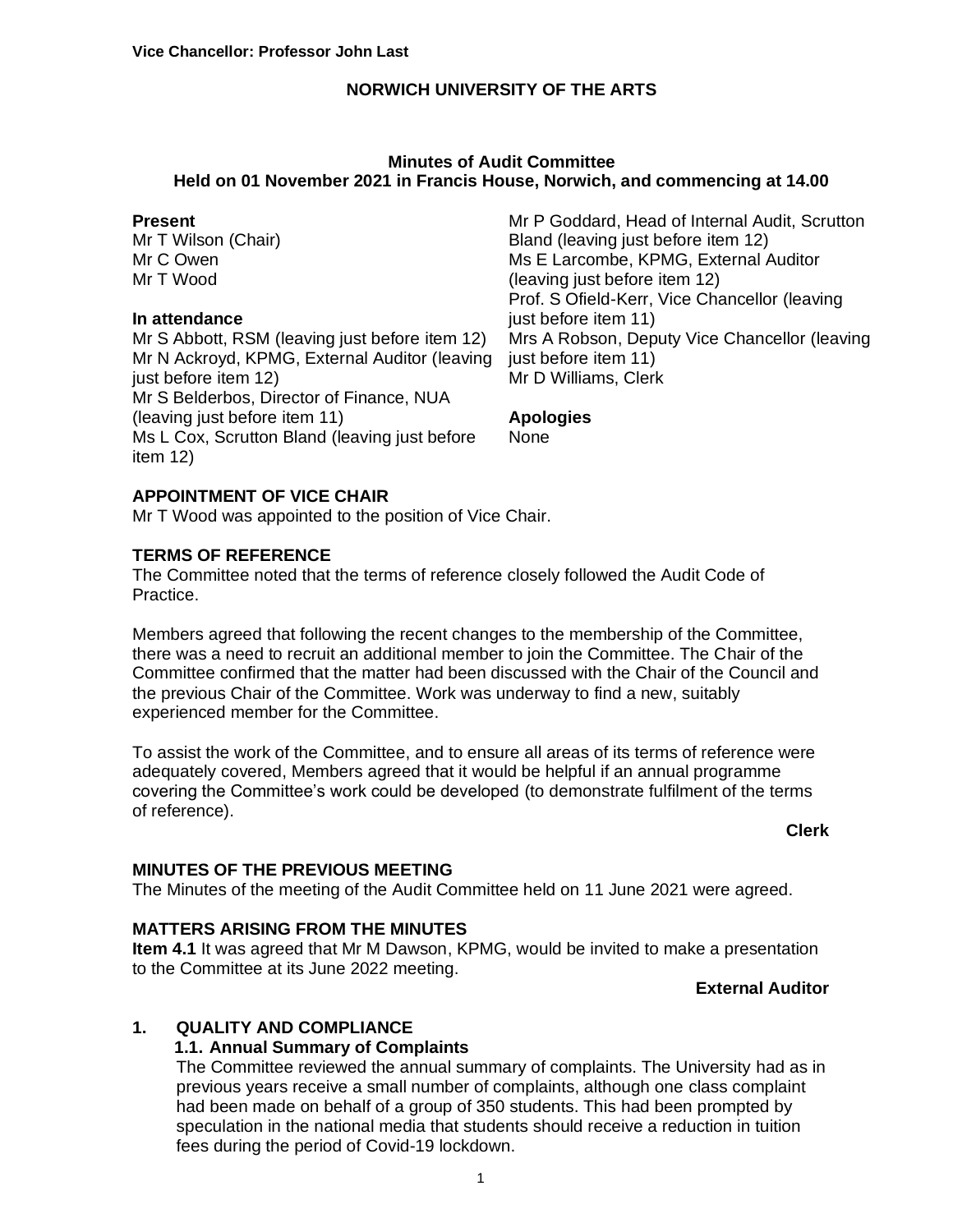There is a separate procedure for academic appeals and the majority of complaints received had a monetary aspect. Of the 10 complaints received, 7 related to student rents, with the remainder about access to resources.

The level of satisfaction recorded by the National Student Survey (NSS) was an additional and separate source of data providing evidence of the generally high levels of satisfaction of students with the University. Despite Covid-19, the level of student satisfaction with the University had been sustained.

The Committee duly noted and received the report of the Annual Summary of Complaints.

#### **1.2. Reportable Events**

The Committee noted the two Reportable Events.

#### **1.3. GDPR update**

The Committee received information about a minor data breach that had occurred in September 2021. It had not been necessary to report the incident to the Information Commission's Office (ICO).

More generally, the University had experienced a low level of data breaches. All staff were required to complete GDPR training, and to re-train every 2 years.

The Committee would receive an annual report on GDPR at its meeting in the Spring 2022.

The Committee explored the related issue of Cyber Security, and the associated level of risk. This was further considered at item 2.2.

The Committee noted the GDPR update.

#### **2. INTERNAL AUDIT**

#### **2.1. Internal Audit Annual Report – year ended 31 July 2021**

The report detailed the annual internal audit opinion. Based on the work undertaken, the internal auditor had awarded the University a "green" opinion, the highest level of assurance.

The Committee enquired about transition arrangements to Scrutton Bland. RSM confirmed all their audit reports are available to Scrutton Bland, the University's new appointed internal auditors. RSM would also be happy to respond to any specific question relating to the work they had carried out raised by Scrutton Bland.

On behalf of the Committee, the Chair thanked RSM for the work they had undertaken during their tenure as the University's internal auditors.

#### **2.2. Internal Audit Assurance Strategy and Annual Plan 2021/22**

The Internal Auditors introduced the draft plan for 2021/22, emphasising it was for the Committee to determine the actual plan for the year.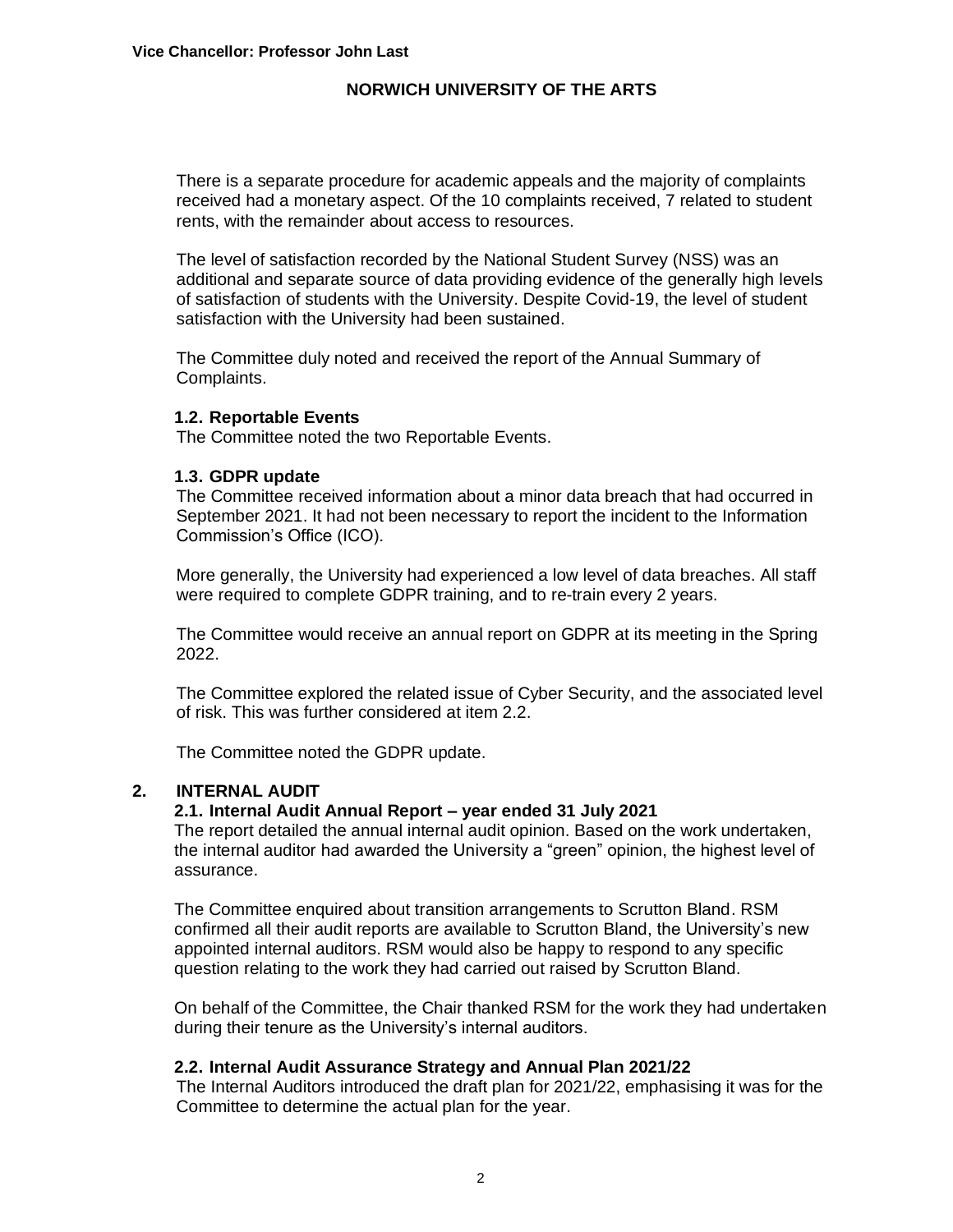The Internal Auditors took the Committee through the process they had used to develop the draft plan. Based on reviewing previous audit plans, no obvious gaps in the scope or areas of internal audit had been identified.

The Committee acknowledged that it was important to recognise the relationship between the University's emerging strategy and risk. The character and form of the audits required was expected to change as further details of the University's strategy were confirmed. In this context it was further noted that the audit process could be used to test management's assessment of risk and their chosen mitigation strategies, and examine areas perceived as constituting emerging or rising levels of risk.

The internal auditors proposed that they would share an initial planning document for the following year's Internal Audit Strategy and Annual Plan (i.e. 2022/23) at the spring meeting of the Committee.

The Committee noted that unanticipated changes to the external environment as well as the ongoing strategy development process might in some circumstances prompt an in-year change to the Audit Assurance Plan and Strategy.

Consequently, the process for monitoring and reviewing management actions taken following the recommendations made by the Internal Auditors was discussed. It was agreed that the plan would be monitored through the year (2021/22) to ensure it remained appropriate.

The Committee approved the Internal Audit Assurance Strategy and Annual Plan for 2021/22.

## **3. DATA QUALITY**

#### **3.1. Student data quality,**

The Committee received a report on student data quality. This detailed the reconciliation of the data submitted for Higher Education Students Early Survey (HESES) with the student return to the Higher Education Statistical Agency (HESA).

A small difference in student numbers between the two returns had been identified for 2020/21 and hence the funding received. Given the size of the difference, it was unlikely that the Office for Students (OfS) would adjust the University's funding for the year.

The Committee noted the report.

### **4. BANK COVENANTS**

The University's strong financial position and ability to meet its bank covenants was noted.

#### **5. RISK MANAGEMENT – SIGNIFICANT RISKS LIST**

The Committee received the significant risks list (SRL). The list detailed the highest risks facing the University. The SRL is reviewed twice a year by the Committee and is also considered by the Council.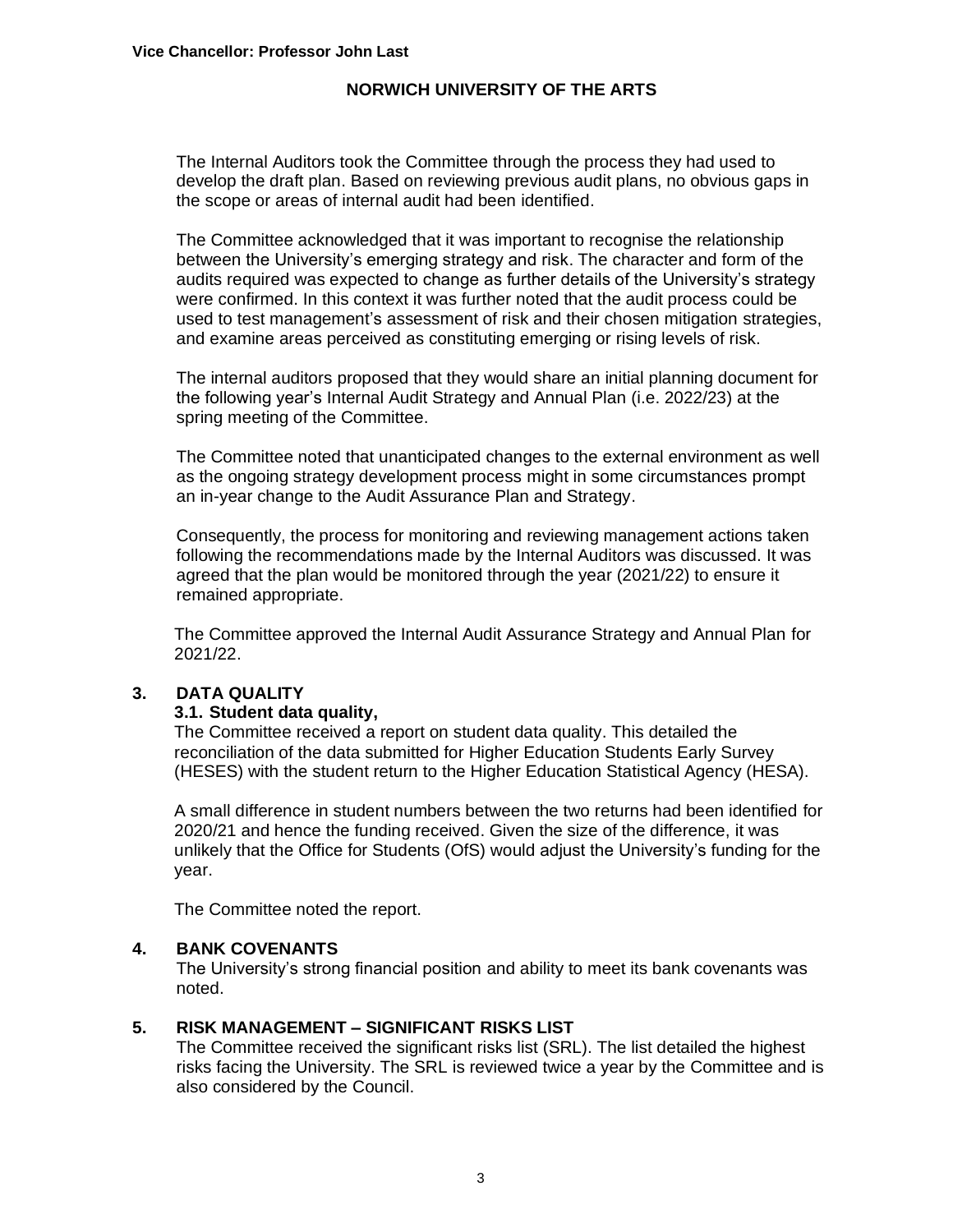The Committee noted that the University had an ambition to continue to grow both undergraduate and postgraduate student numbers. The growth in student numbers would help to underpin the institution's financial sustainability.

In discussion the Committee noted that Government policy towards higher education (HE) remained unclear, with Press speculation about Ministerial actions and announcements continuing on a regular basis. The HE sector continued to seek greater clarity from government. To date this had not been forthcoming.

The Committee discussed the format of the Risk Register, and the extent to which the most recent mitigating actions made by the University were easily identified. Actions over the two most recent periods were shown on the Register. It was noted that many of the mitigating actions were on-going, rather than discrete. On balance the Committee concluded that the provision of detailed narrative was helpful in understanding how the executive team were progressing matters, particularly where the risks are ongoing and without a finite time period.

Nonetheless, the Committee recognised that the Risk Register is a strategic instrument and needs to be reviewed and developed in this context. It will be regularly reviewed in context of the dynamic operating environment and strategy development work that is ongoing.

The Significant Risks List was noted.

#### **6. REGISTER OF INTERESTS**

The Register of Interest for senior members of staff was noted.

#### **7. AUDIT COMMITTEE ANNUAL REPORT (DRAFT)**

The Committee reviewed and considered a draft of its Annual Report to Council. The report provided information on the Committee's work during the year, and offered assurance to Council that the Committee had successfully discharged its duties.

The Committee Chair asked that the Report be circulated to those governors who had been members of the Committee in 2020/21, but were no-longer members of the Committee.

**DVC**

**Chair**

Subject to the comments from the previous members of the Committee, the Committee approved the report for presentation to Council.

#### **8. COMMITTEE CONVENING**

The Committee expressed a preference for holding face-to-face meetings, but agreed that the option of holding "virtual" meetings (or facilitating virtual attendance for specific members) should be held in reserve in case the need arose.

#### **9. ANY OTHER BUSINESS**

There were no matters of any other business.

#### **10. DATE AND TIME OF NEXT MEETING**

The next meeting of the Committee would take place on Friday 18 February 2022 at 14.00.